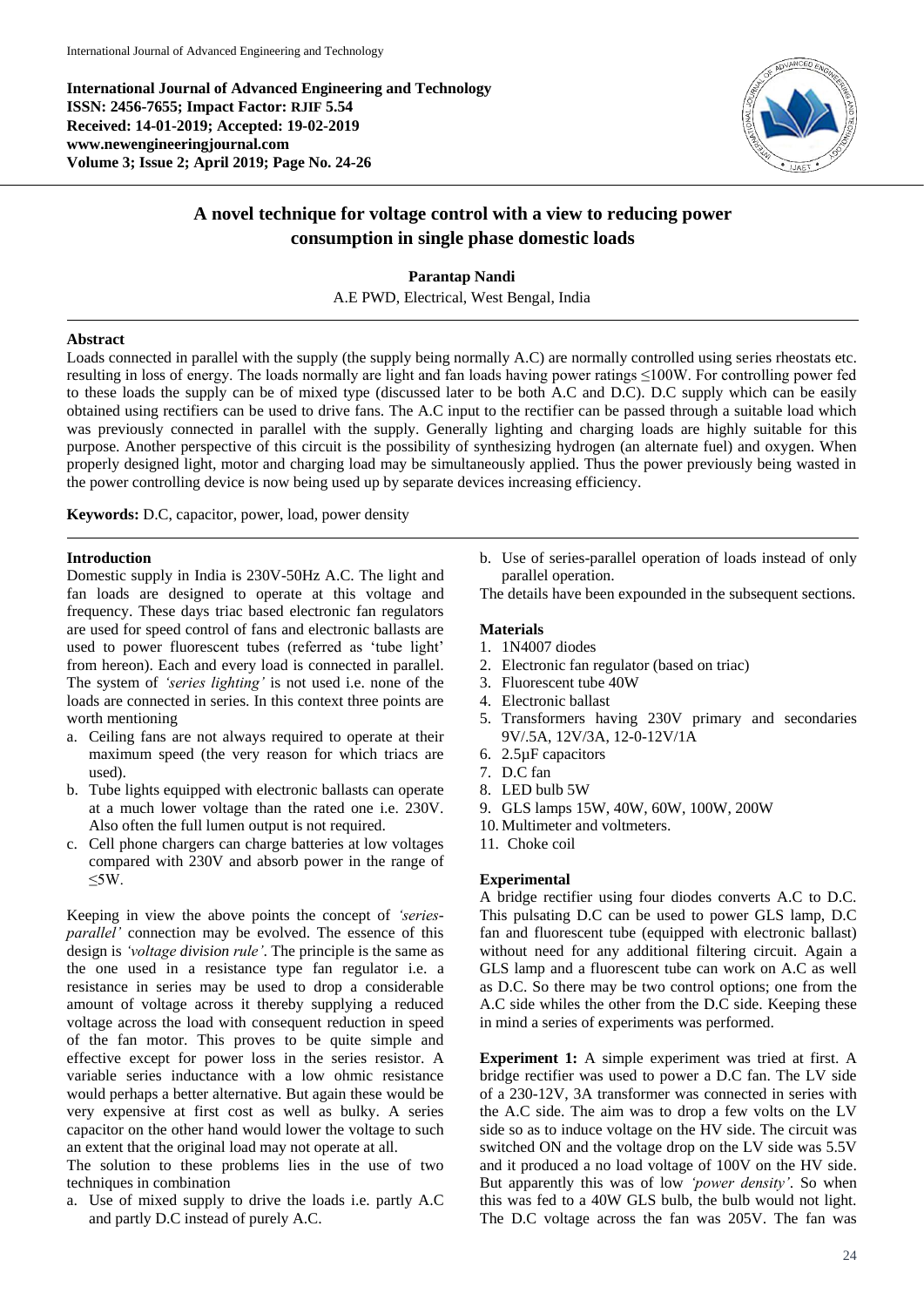replaced with a 100W GLS bulb the remaining circuit remaining same. The bulb lit up. A 25W GLS bulb was connected with the LV side of the transformer. No significant change could be observed. When the same load was connected across the HV an increase in output of the 100W GLS lamp was observed.

When a 2.5µF capacitor was used instead of the transformer the A.C voltage across the capacitor was 190V while the D.C voltage across the fan was 90V.

A series choke on the A.C side absorbs 75V while 140V D.C appears at the rectifier output. On connecting a tube light to the D.C side it lights up but a continuous humming noise is heard from the choke which gets eliminated by putting a 2.5µF capacitor in parallel with the choke.

A fluorescent tube in series with the A.C side consumes 145V and glows steadily giving 100V D.C across the fan. The fan rotates at a reduced speed.

**Experiment 2:** The LV side of a 230-12V transformer is connected in series with the input of a bridge rectifier and a fan was connected to the D.C side. In addition a 2.5µF capacitor is connected across the fan. Just as in the case of the previous experiment the fan started rotating. Now a 5W LED was connected at the HV side. The LED started flickering and careful observation showed that the frequency of the flickers was synchronous with the speed of the fan. Clearly the LED was receiving power in *'pulses'*. To make the power at the HV side continuous the load was slowly increased to 200W. This was done by connecting a tube light and a 100W GLS lamp in parallel with the D.C side. Now the LED gave a steady lumen output. The same was repeated using a 9W LED. This also gave its normal output. But when both LED's were connected in parallel, the 9W LED refused to light up. However a 15W GLS lamp would light up normally when connected to the HV side. When the HV is on open circuit a continuous humming noise is heard from the transformer which disappears once the load is connected.

#### **Experiment 3:**





Two bridge rectifiers were connected in series across an A.C supply. The output of the first (Rectifier A) was given to a tube light while that of the other (Rectifier B) was given to a D.C fan. A 2.5µF capacitor was connected in parallel with the fan. The D.C voltages across the fan and the tube light were 45V and 155V respectively. A 5W LED was connected across the A.C side of Rectifier A. The A.C voltage across this was 160V. The inclusion of the LED

lamp also increased the speed of the D.C fan. This implied more voltage across the fan. But when the same lamp was connected across the A.C side of Rectifier B the fan stopped and the bulb lit up with its normal glow.

As observed from the previous experiment control of the speed of the fan using a series tube light leaves two options; one wherein the tube light is operated from A.C and the fan is operated on D.C, the other being the possibility when both the loads are operated on D.C which necessitates the use of two bridge rectifiers instead of one. The former leads to a bit higher fan speed as compared with the later.

#### **Experiment 4:**



**Fig 2**

The LV sides of three transformers  $12V-3A$  (T<sub>1</sub>),  $9V-5A$  $(T<sub>2</sub>)$ , and 12-0-12V-1A  $(T<sub>3</sub>)$  were connected in series with a tube light and this entire combination was connected in series with a bridge rectifier. A GLS lamp in parallel with a 2.5µF capacitor was connected at the D.C side. Two voltmeters were used; one across the tube light and the other across the D.C output of the rectifier. The outputs (HV sides) of the transformers were connected in the following manner  $T_1$  to a bridge rectifier with a 2.5 $\mu$ F capacitor (C<sub>1</sub>) at the D.C side,  $T_2$  to a relay coil,  $T_3$  to a 15W GLS lamp respectively. When the load on the main circuit was 200W a D.C voltage of 1000V was obtained at the capacitor terminals  $C_1$ . The voltage across this capacitor depends on the value of the load on the main circuit. Further increase in load results in still higher capacitor voltage. On connecting the capacitor terminals to a solution of sodium chloride, the voltage drops to 12V D.C and the solution gets electrolyzed. In this way hydrogen may be produced. The glow of the 15W lamp is faint. The tube light consumes about 80V when the load on the D.C side is 100W. This increase gradually as the load on the D.C terminals is increased resulting in consequent decrease in its own voltage. A conventional tube light (one with a choke and starter arrangement) was connected in parallel with the original tube light to study the behavior of the circuit more closely. It was seen that when the load on the D.C side became 60W the tube light started flickering i.e. striking voltage had been reached. When increased to 100W the tube lit up. A low value of load about 25W could be supplied from the 0V point of  $T_3$  and the earth pin of the wall socket. Doing this also increases the D.C voltage across the load. But this can be some only if the live wire is close to the transformer. If the neutral is close, this is not the case. The connection of the lamp also increases the voltage across the tube light and a conventional tube light is easy to light up with this connection. But since a conventional tube light requires more voltage to light up, it requires higher loads on the D.C side.